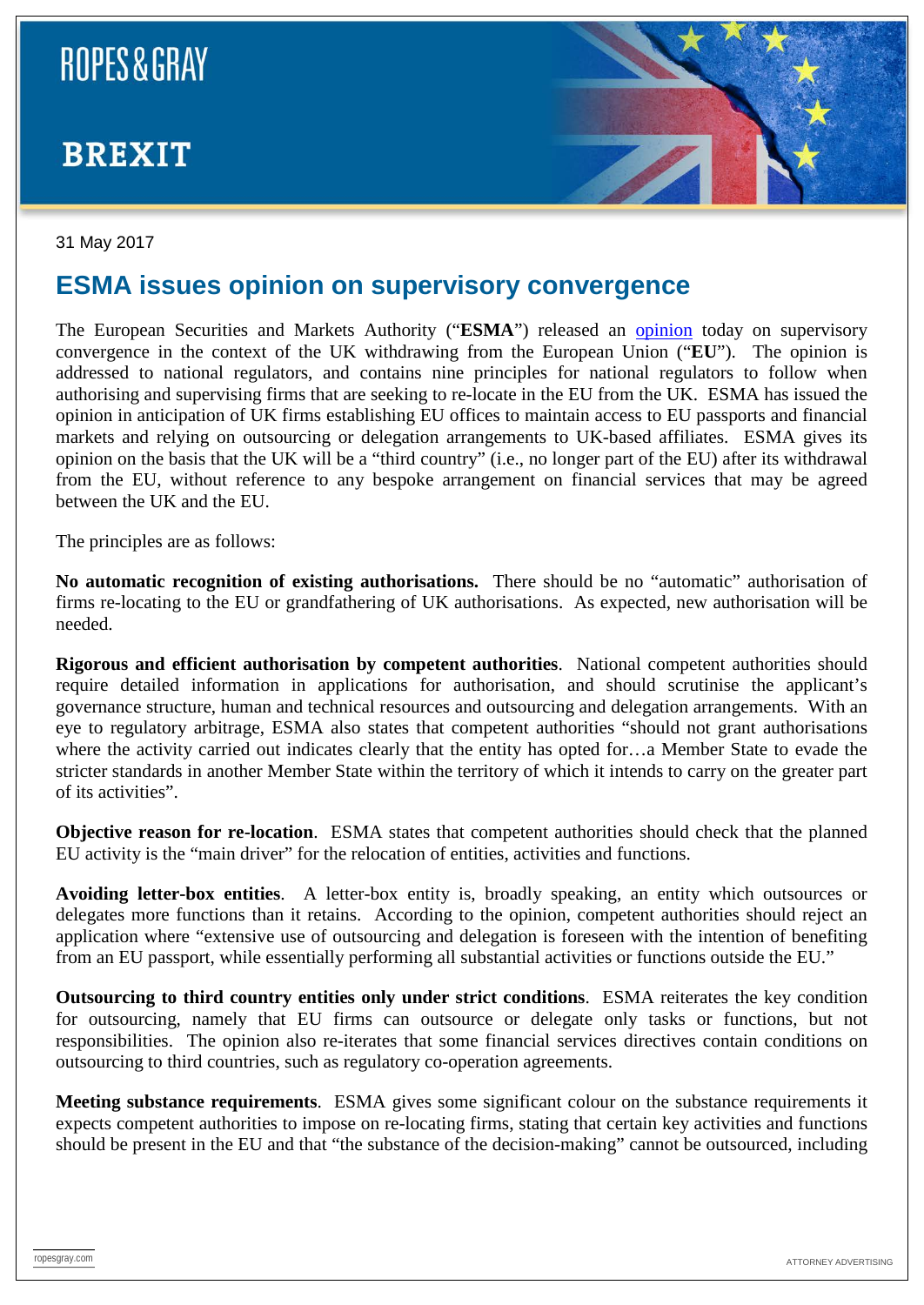

internal control functions, IT control infrastructure, risk assessment, compliance functions, key management functions and "sector-specific functions."

**Sound governance of EU entities**. ESMA expects that the key executives and senior managers of EU authorised entities are employed in the Member State in which the re-locating firm is established, and will work there to a proportionate degree (if not full-time), and that competent authorities assess the knowledge, experience and "appropriate presence" of executive board members and senior managers.

**Competent authorities must effectively supervise and enforce EU law**. Competent authorities should continually supervise firms, in particularly outsourcing and delegation arrangements, with the power to perform on-site inspections of outsourced or delegated activities or functions.

**Effective monitoring by ESMA**. ESMA will establish a forum for reporting and discussions amongst national competent authorities regarding firms re-locating to the EU, to encourage consistent approaches by competent authorities.

Although the opinion in part re-states existing EU law on areas such as outsourcing and delegation, it does contain new detail on these requirements, and the establishment of a forum of competent authorities is a new initiative. ESMA addresses the opinion to national regulators under a specific power granted to it to build consistent supervisory practices in the EU. The opinion is not binding, but is intended to influence national regulators' practices. Unlike for ESMA guidelines, ESMA does not require national regulators to confirm whether or not they intend to comply with the opinion.

ESMA will issue a further opinion on this topic specifically addressing asset managers.

For more detailed analysis of the issues, please contact your usual Ropes & Gray partner. For additional Brexit resources, please refer to the Ropes & Gray [Brexit](https://www.ropesgray.com/practices/Brexit.aspx) webpage.

This alert should not be construed as legal advice or a legal opinion on any specific facts or circumstances. This alert is not intended to create, and receipt of it does not constitute, a lawyer-client relationship. The contents are intended for general informational purposes only, and you are urged to consult your attorney concerning any particular situation and any specific legal question you may have. © 2017 Ropes & Gray LLP